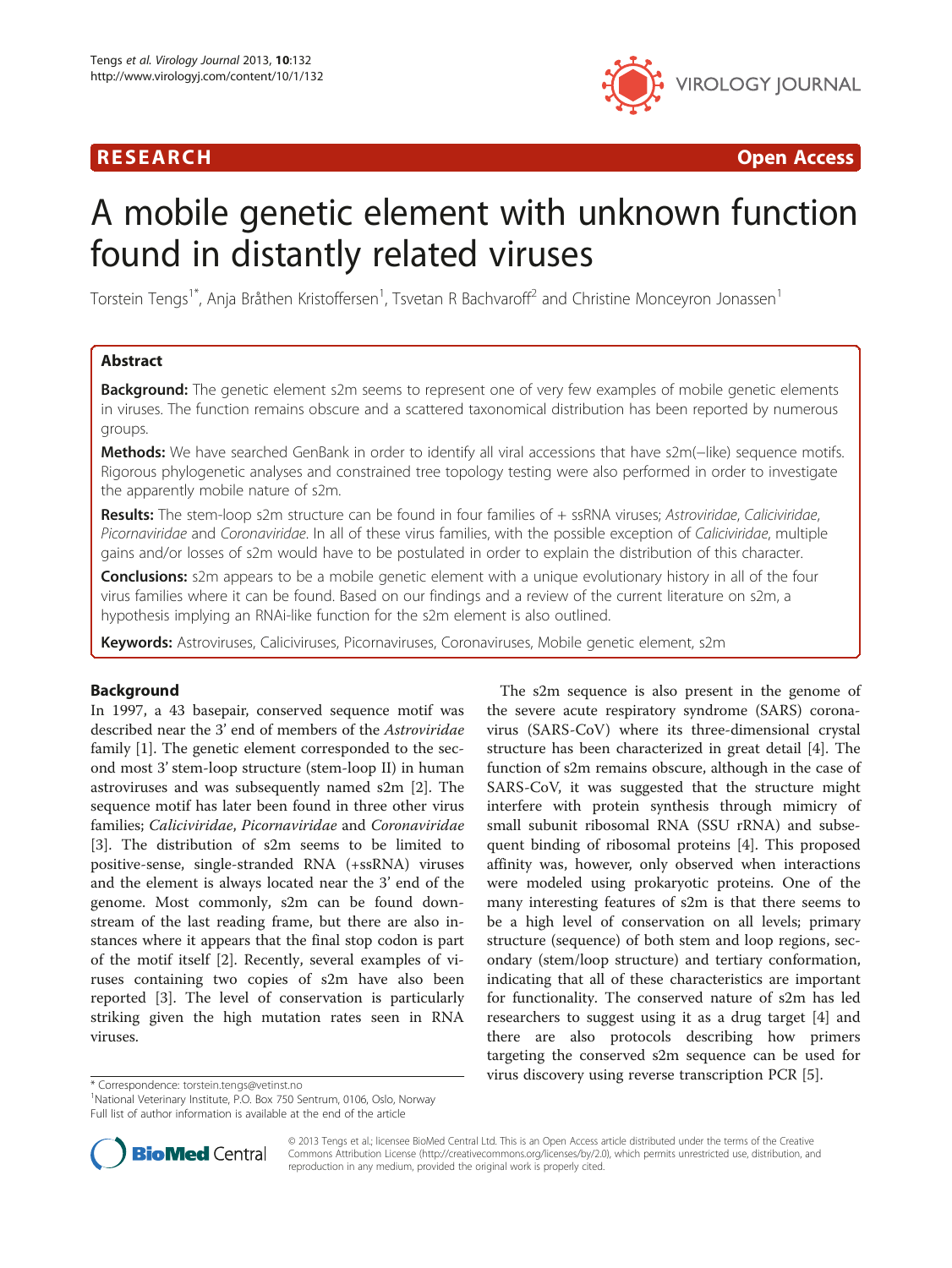<span id="page-1-0"></span>The phylogenetic distribution of s2m seems to support a model where the genetic element can be transferred horizontally and mobility of s2m has been suggested in the literature [\[3\]](#page-8-0). We present a thorough analysis of the distribution of s2m in viral genomes and perform likelihood-based phylogenetic analyses of all the relevant virus groups. We propose models for the evolutionary history of s2m within the different host virus families and perform likelihood ratio tests to investigate the apparent mobile nature of this sequence motif.

# Results

A total of 682 s2m-containing sequences were found in GenBank when a consensus sequence-based approach was used directly. Allowing a single nucleotide mismatch increased this number to 702 and when two mismatches were allowed, a total of 706 sequences could be found from four different virus families (Additional file [1](#page-7-0)). Within this set of accessions, representatives from all the s2m-containing virus families were found that contained two copies of s2m (Table 1), but no sequences were found to contain three or more. The s2m sequences from genomes with two copies were never identical to each other. The genomes of dog norovirus strains GVI.1/HKU\_Ca026F/2007/HKG and GVI.1/ HKU\_Ca035F/2007/HKG had identical 3'ends, both with two copies of s2m, although there were minor sequence differences in the rest of the sequences.

For the astroviruses and caliciviruses, partial RNAdependent RNA polymerase (RdRP) amino acid sequences were used for the phylogenetic analyses (257 and 265 amino acid residues, respectively), whereas larger parts of the polyprotein sequence could be unambiguously aligned for the picornaviruses (998 residues) and the coronaviruses (2833 residues). The s2mcontaining viruses did not form monophyletic groups in any of the four virus families (Figures [1](#page-2-0)A, [2,](#page-3-0) [3](#page-4-0) and [4](#page-5-0)). Except for the coronaviruses, numerous sequences were obtained from isolates that had not been assigned a specific taxonomic placement within their respective families in the NCBI Taxonomy database, but in general, all trees constructed were consistent with previously published reports on viral phylogeny.

The ln likelihood difference (Δln) between unconstrained optimal trees and the optimal tree where all s2m sequences were required to be holophyletic (i.e. a single origin of the s2m sequence) ranged from coronaviruses (3102.9), picornaviruses (939.0), astroviruses (392.3), to caliciviruses (3.4). In all but the case of the caliciviruses, monophyly of the s2m-containing viruses was rejected with p < 0.01 (Additional file [2](#page-7-0): Figure S1). Furthermore, even constrained trees assuming two gains of s2m were strongly rejected for coronaviruses, picornaviruses and astroviruses (Additional file [2:](#page-7-0) Figure S2, S3 and S4). For example in the picornaviruses one explanation for the distribution of the s2m sequence could be that the sequence was gained four times (Figure [3\)](#page-4-0). The Approximately Unbiased (AU) test found that the tree where the s2m sequences were constrained into a single clade (requiring holophyly of s2m containing taxa) was significantly worse than the optimal tree (Additional file [2:](#page-7-0) Figure S3). Even constraining Bat picornavirus 3 and Canine picornavirus into a single clade was significantly worse than the optimal tree (Additional file [2](#page-7-0): Figure S3).

## **Discussion**

Traditionally, the term mobile genetic elements (MGEs) has been restricted to include bacteriophages, plasmids and transposons, although it is now widely recognized that this classification is becoming obsolete as many elements with novel features as well as new combinations of known features are found [[7,8\]](#page-8-0). Homologous and non-homologous recombination events have been inferred based on observations done in a wide range of

Table 1 GenBank accessions containing two copies of s2m

| Family         | Virus (strain/isolate)                     | <b>Accession number</b> |  |
|----------------|--------------------------------------------|-------------------------|--|
| Caliciviridae  | Norovirus dog (GVI.1/HKU_Ca026F/2007/HKG)* | FJ692500.1              |  |
| Caliciviridae  | Norovirus dog (GVI.1/HKU_Ca035F/2007/HKG)* | FJ692501.1              |  |
| Picornaviridae | Pigeon picornavirus (B 03/641)             | FR727144.1              |  |
| Picornaviridae | Pigeon picornavirus (A 03/603)             | FR727145.1              |  |
| Coronaviridae  | Zaria bat coronavirus (ZBCoV)              | HQ166910.1              |  |
| Astroviridae   | Chicken astrovirus (FP3)                   | JN582328.1              |  |
| Astroviridae   | Chicken astrovirus (11672)                 | JN582327.1              |  |
| Astroviridae   | Chicken astrovirus (GA2011)                | JF414802.1              |  |
| Astroviridae   | Bat astrovirus (Tm/Guangxi/LD77/2007)      | FJ571066.1              |  |
| Astroviridae   | HMO Astrovirus (B NI-196)**                | GO415661.1              |  |

\* - identical 3' ends (including s2m motifs).

\*\* - possibly due to incorrect sequence assembly.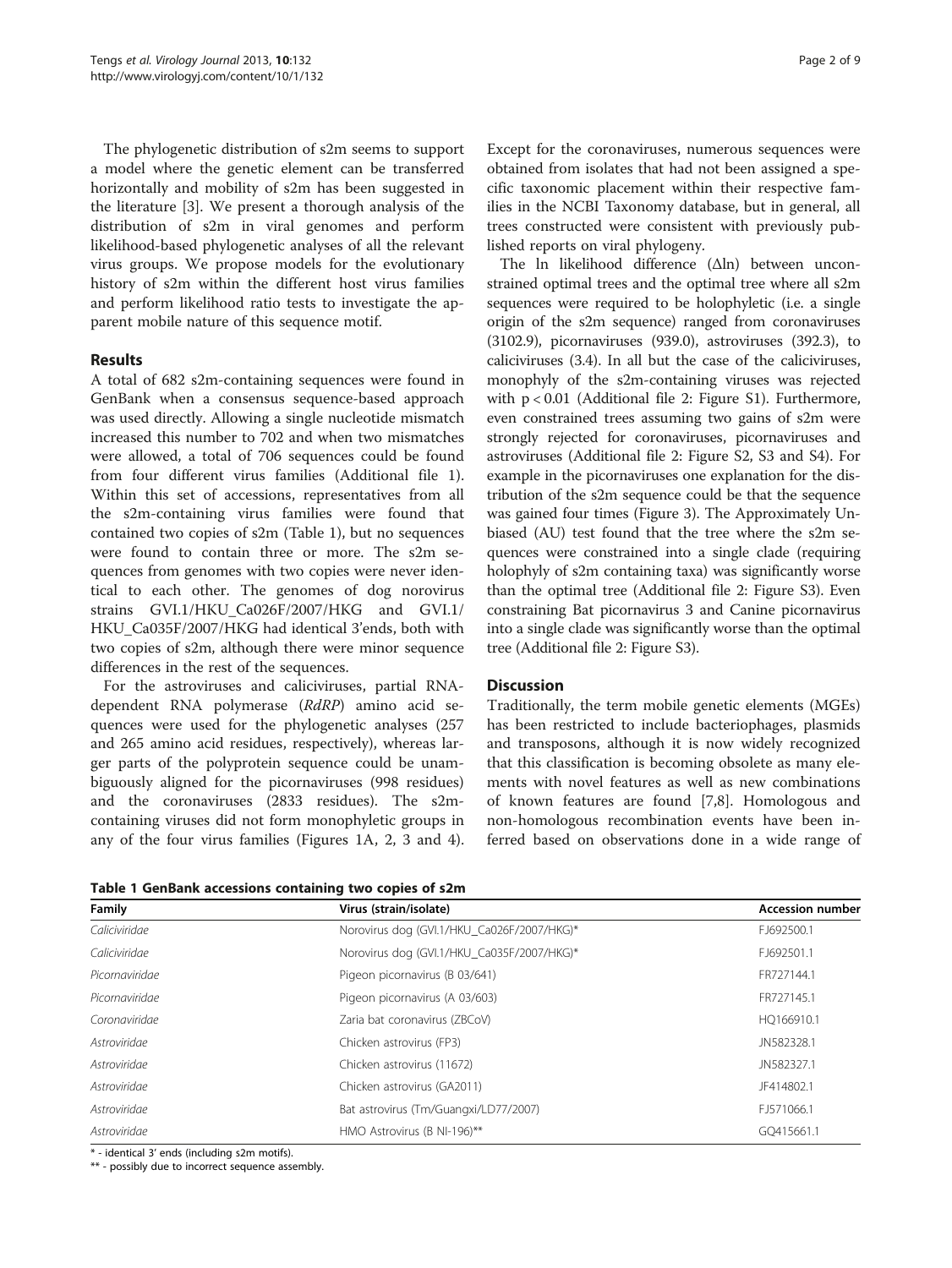<span id="page-2-0"></span>

dog (GVI.1/HKU\_Ca035F/2007/HKG).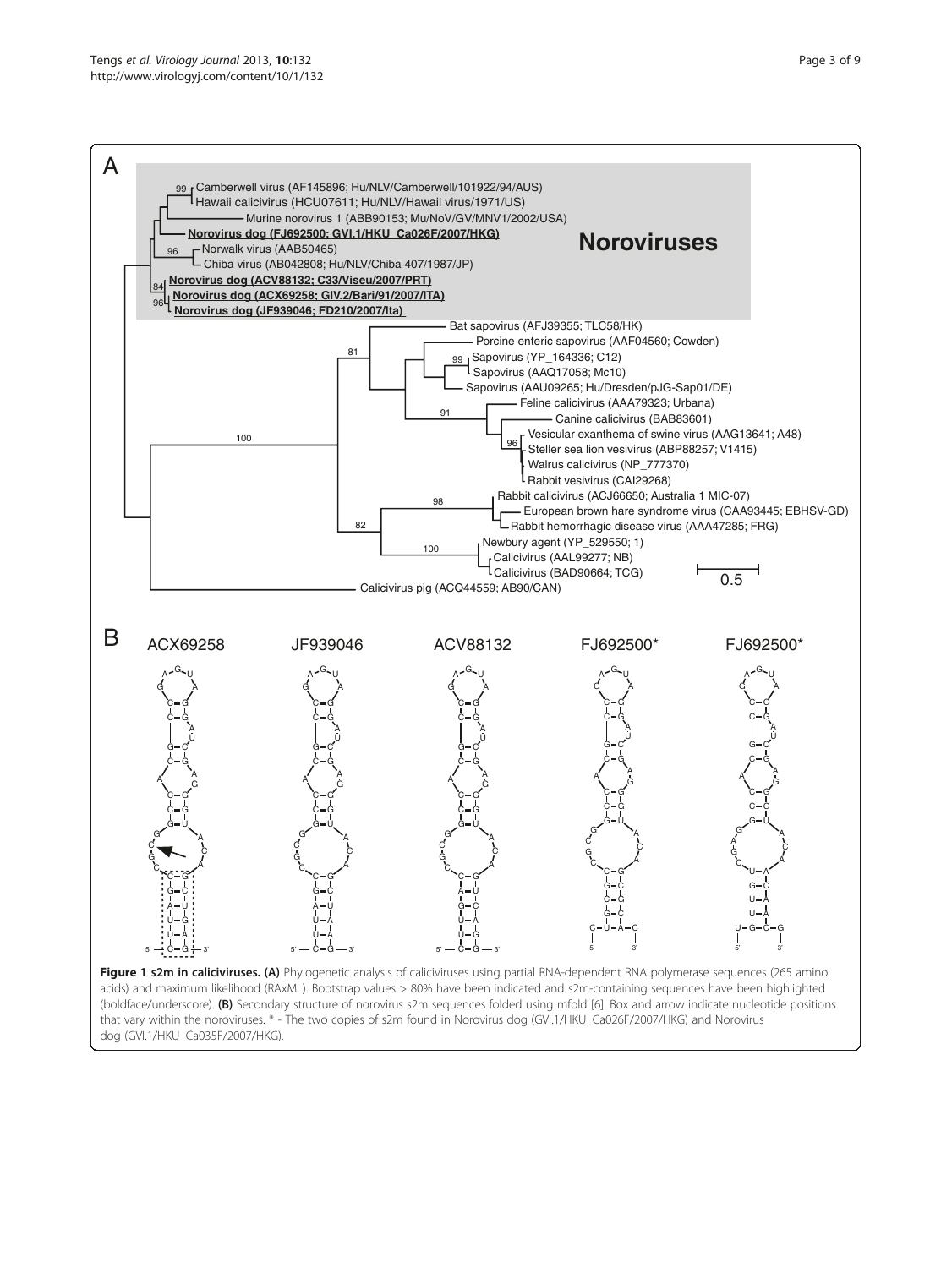<span id="page-3-0"></span>

virus groups, particularly in the single-stranded RNA viruses [[9\]](#page-8-0). The genomes of bacteriophages are also known to contain genetic material from multiple sources and appear to be quite promiscuous when it comes to acquiring novel genomic features [\[10](#page-8-0)]. For non-phage viruses, mobile genetic elements seem very rare. To our knowledge, the only other example of what appears to be a mobile genetic element in regular viruses is the S7 domain found in certain double-stranded RNA viruses, although the degree of amino acid conservation is quite low [\[11](#page-8-0)].

No highly supported branches separated the dog norovirus sequences in the calicivirus group (Figure [1](#page-2-0)A), so a parsimonious model for the distribution of s2m here would be a single gain of this character. In contrast to what was found when investigating the other three s2mcontaining virus families, a single gain of s2m was not rejected by the AU test. Phylogenetic analyses of the s2m

sequences themselves (Figure [1B](#page-2-0)) could not, however, resolve the evolutionary history of s2m for this group, most likely due to residues either being too rapidly evolving or too conserved to give a good phylogenetic signal (data not shown). For the coronaviruses, two gains and two losses would have to be postulated in order to explain the distribution of s2m in the most parsimonious way (Figure 2). If the ancestral state for the gamma/delta coronavirus group was to contain s2m, losses would have to be proposed for the Night heron and Wigeon isolates, albeit there was little support separating these species so they could represent a single loss. Loss would have to be proposed, however, for the Beluga whale coronavirus. The s2mcontaining, monophyletic group comprising the SARS virus and a bat coronavirus can be explained through a single gain. In the picornaviruses, there appears to a more complex distribution of s2m (Figure [3\)](#page-4-0). Single gains can explain the two monophyletic groups that have s2m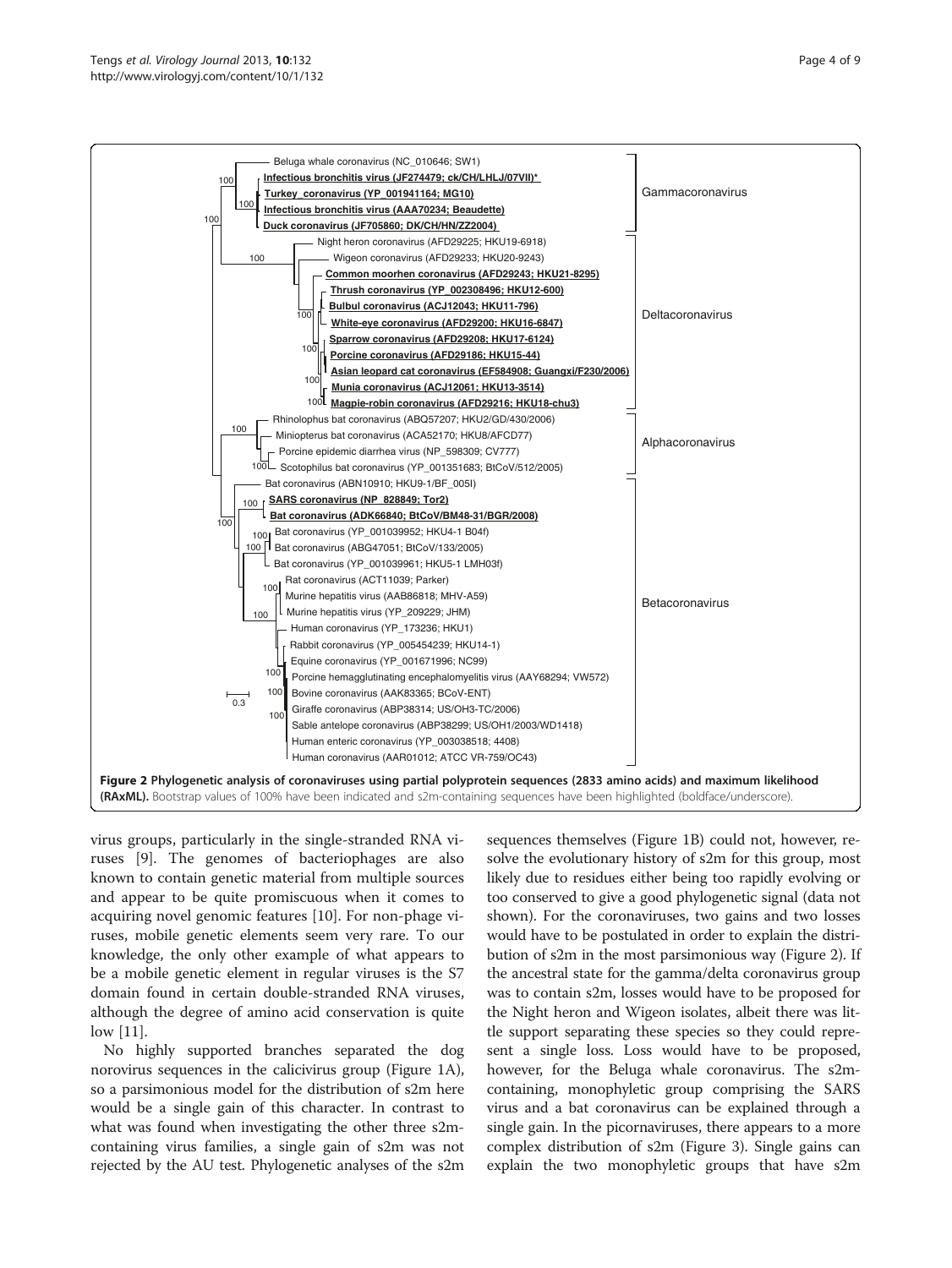<span id="page-4-0"></span>



Simian enterovirus A (NP\_653149; A-2 plaque virus)

Human enterovirus C109 (ADK22846.1; 109/ NICA08-4327)

Human rhinovirus (CAA00931; A89)

Human enterovirus D (NP\_040760; D/70)

Simian picornavirus (YP\_001700373; N125)

Human enterovirus A (NP\_042242)

Simian agent 5 (AAL69623; B165)

Human poliovirus 1 (CAA24461.1; Mahoney)

Porcine enterovirus 9 (AAM00274; UKG/410/73) 100

Bovine enterovirus (BAA24003; VG-5-27)

Human rhinovirus C (ABU62848; 024)

(paraturdiviruses and Equine rhinitis virus B 1 and 2) and the presence of s2m in Pigeon picornavirus B, but the phylogenetic placement of the two other s2m viruses (Bat picornavirus 3 and Canine picornavirus) is more ambiguous. They are not separated by highly supported branches and could thus reflect a single gain, or more complex explanations can be proposed, implying multiple gains and losses.

100

100

 $\overline{0.4}$ 

The broad distribution of s2m in the astroviruses (Figure [4\)](#page-5-0) has been noticed previously [[3\]](#page-8-0) and a possible

explanation could be that the ancestral state for this entire family was to contain s2m. For this to be true, a single loss would have to be proposed for the avastroviruses (Avastrovirus 3 and Astrovirus strain CDB-2012). Two losses would have to have occurred in Bat astrovirus 1 and Bat astrovirus strain Tm/Guangxi/ LD38/2007. All members of the large, monophyletic group that includes the classical human astroviruses and has the California sea lion astrovirus 2 as the most basal branch contain s2m. This group is not separated from

**Enterovirus**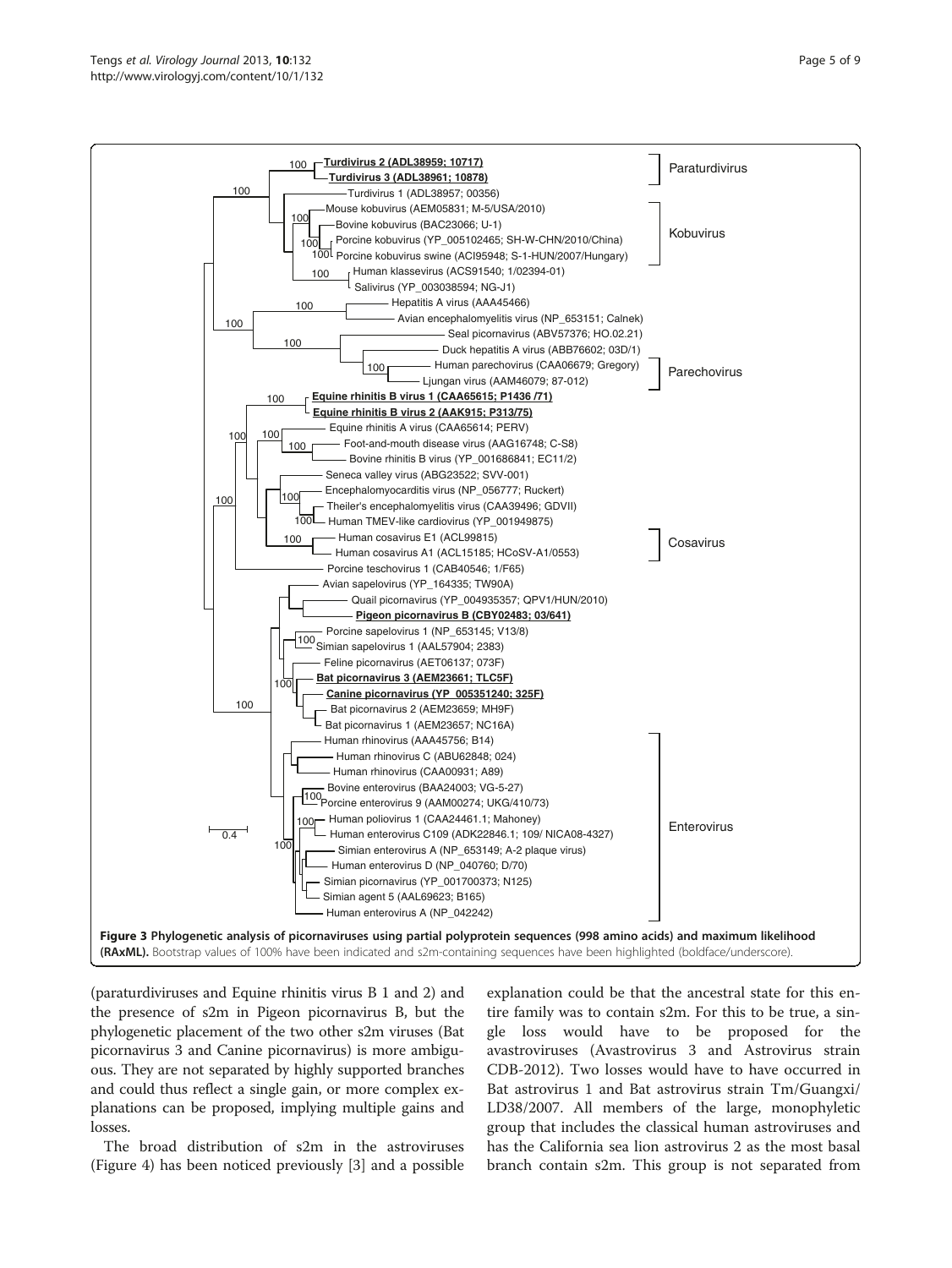<span id="page-5-0"></span>

the rest of the (non-s2m containing) mamastroviruses by any highly supported branches, and is thus possible that this is a 'primitive' member of this virus family and that the absence of s2m in the remaining isolates can be explained through a single loss.

It is intuitive that loss of a complex character, and in particular a character that can only provide an evolutionary advantage in a direct or indirect interplay with an existing cellular mechanism and does not lead to a tremendous increase in fitness, is more likely than gain of such a feature in an evolutionary perspective. Given the data currently available for s2m we conclude that it is impossible to establish a statistical model that can take into account any such differences. In spite of this, we still believe that horizontal transfer is the most plausible explanation for the distribution of s2m. It is also formally possible that this is a case of convergent evolution, but we consider this highly unlikely given the high degree of s2m similarity and the complexity of the character. Alternative hypotheses would have to propose that s2m was present in the last common ancestor of the + ssRNA viruses. There is also an apparent lack of intermediate/primitive forms of s2m motifs in GenBank. It is probable that our search strategy for s2m(−like) motifs has a certain false negative rate, but the number of sequences that could be found quickly reached a plateau, where allowing more substitutions or fixing a smaller number of consensus motif characters only led to an exponential increase in the number of obvious false positives (data not shown).

A model where containing the s2m motif is the proposed ancestral state for all + ssRNA viruses would have to postulate a large number of independent losses and a extraordinary selection pressure to maintain s2m in certain viral lineages. This seems unlikely as s2m only appears to provide a somewhat subtle (yet immediate) selective advantage for the host viruses. The fact that s2m remains conserved in spite of the high mutation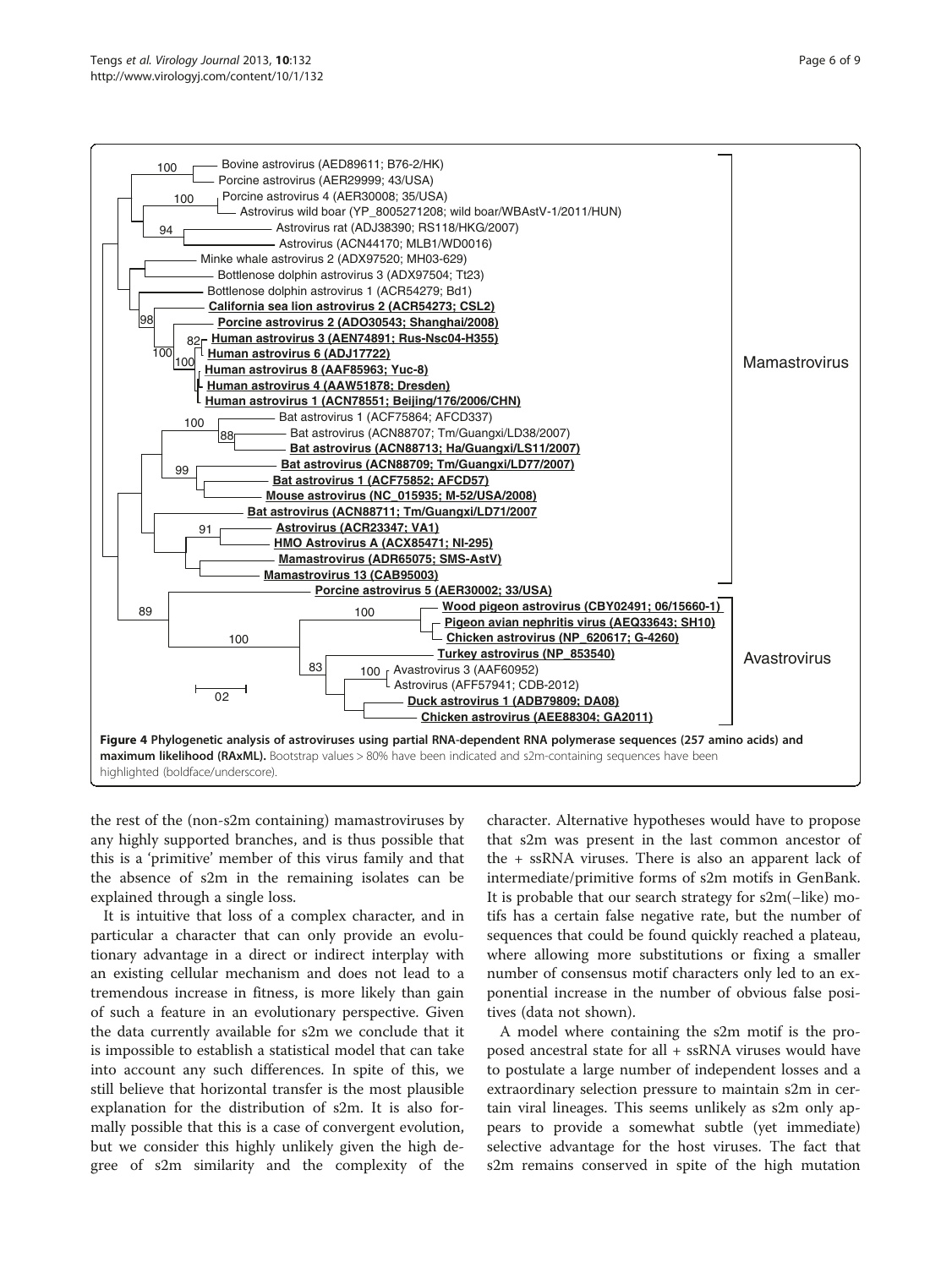rates seen in RNA viruses indicates that the virus somehow benefits from acquiring the sequence motif, but unfortunately there are very few examples from the published literature on closely related viruses that differ in their s2m status. The turdiviruses (Figure [3\)](#page-4-0) were all collected from dead birds, and the authors were unsuccessful in their efforts to culture the viral strains for further characterization [\[12\]](#page-8-0). All bats that were found to contain bat picornaviruses appeared healthy (Figure [3](#page-4-0) and [\[13](#page-8-0)]) and there is no data indicating that the two viral strains that apparently have lost s2m within the delta/gammacoronavirus group (Night-heron coronavirus strain HKU19-6918 and Wigeon coronavirus strain HKU20-9243) are significantly different from the other members of this group in terms of pathogenicity, host specificity, etc. [[14\]](#page-8-0). Exchanging the (non-s2m containing) 3'-end of a murine coronavirus (MCV) with the (s2m containing) 3'-end of a SARS-CoV did not appear to have a dramatic effect on the virus [[15\]](#page-8-0) and an IBV strain with a deleted version of s2m that was discovered as an escape mutant in a vaccine development project (GenBank accession number JF274479) did not appear phenotypically different from closely related viruses in culturing experiments (Dr. Shengwang Liu, personal communication).

The viruses that contain s2m can infect a wide range of higher vertebrates, including birds, bats, horses, dogs and humans, and display different tissue tropisms. The most likely scenario for the emergence of a new s2mcontaining virus would be a situation where a co-infection includes both an s2m-containing donor virus and a recipient virus. Bats have been shown to carry many different viruses, including members of all the families that have been shown to harbor s2m [[13,16\]](#page-8-0). Due to their mobility, feeding habits, long life span, roosting behavior, general virus susceptibility, etc., it has been proposed that bats may represent an important reservoir for emerging viruses [[17](#page-8-0)]. However, for the coronaviruses, several s2mcontaing members have been postulated to have an avian origin [\[14](#page-8-0)]. On a molecular level, is has been suggested that transfer of s2m occurs through non-homologous recombination in an replication-dependent manner [[3](#page-8-0)]. Based on our sequence alignments, it is impossible to determine whether or not such a model should include just the hairpin structure or if transfer of the entire 3' end of the genome represents a more likely scenario. The noncoding nature of this part of the genome is associated with high mutation rates and any sequence similarity in the s2m-flanking regions (particularly downstream, near the poly(A) tail) would quickly be lost due to the high error rates observed in replicating RNA virus genomes [\[18](#page-8-0)].

In most cases where phylogenetic analyses are used to investigate the horizontal transfer of a genetic element or a DNA-containing organelle such as plastids or

mitochondria, it is possible to do a phylogenetic analysis of the genetic element that has (presumably) been transferred and then compare the resulting topology with that of the hosts. s2m is short, but due to its secondary structure it can be unambiguously aligned and there should also be sufficient characters that show some degree of variability to give reasonable resolution if data from closely related species are compared. Regardless of this, we were unable to find any correlation between s2m mutational patterns and host phylogenies. For instance, we were unable to assess whether the two copies of s2m found in the dog norovirus strains came from independent sources or if they are the result of some sort of duplication event and subsequent independent evolution (Figure [1B](#page-2-0) and Table [1\)](#page-1-0), and the phylogeny of the deltacoronovirus s2m sequences was poorly resolved and did not match the phylogeny of the hosts (data not shown). There seems to be a number of loci that 'permit' certain substitutions and that these mutate quite quickly, masking any phylogenetic signal.

Although our analyses did not address the function of s2m *per se*, we believe that our observations might provide some clues as to how s2m might evolve and provide a selective advantage to the host viruses. We believe that s2m must have some sort of 'autonomous' function that does not require complex interactions with other parts of the viral genome/transcriptome as there do not appear to be any conserved flanking regions in s2m viruses (proximity to coding region, adjacent reading frames, nucleotide motifs etc.). Neither do there appear to be any conserved amino acid motifs in any of the annotated open reading frames except the GDD core of the RNAdependent RNA polymerase when looking at protein sequence data from representatives from the four virus families (data not shown). The conserved nature of s2m might also imply that the s2m targets are homologous as all infected organisms are (relatively) closely related in an evolutionary perspective whereas the viruses are distantly related when looking both at molecular data and functionality (genome replication and transcription/ translation strategies). An intracellular target also seems plausible, as all s2m containing viruses replicate in the cytoplasm and this is where s2m is likely to be available for interactions with the cellular machinery. The observation that s2m can apparently be transferred between unrelated viruses and remain functional (under selection pressure to maintain sequence and structure) also suggests strongly that the target for s2m is host-specific and not viral. Based on structural similarities between micro RNA (miRNA) hairpins involved in gene regulation, we propose that s2m functions through a RNA interference (RNAi)-like mechanism, possibly targeting homologous sequence loci in infected organisms. Recent observations using a reverse genetics-based approach and a recombinant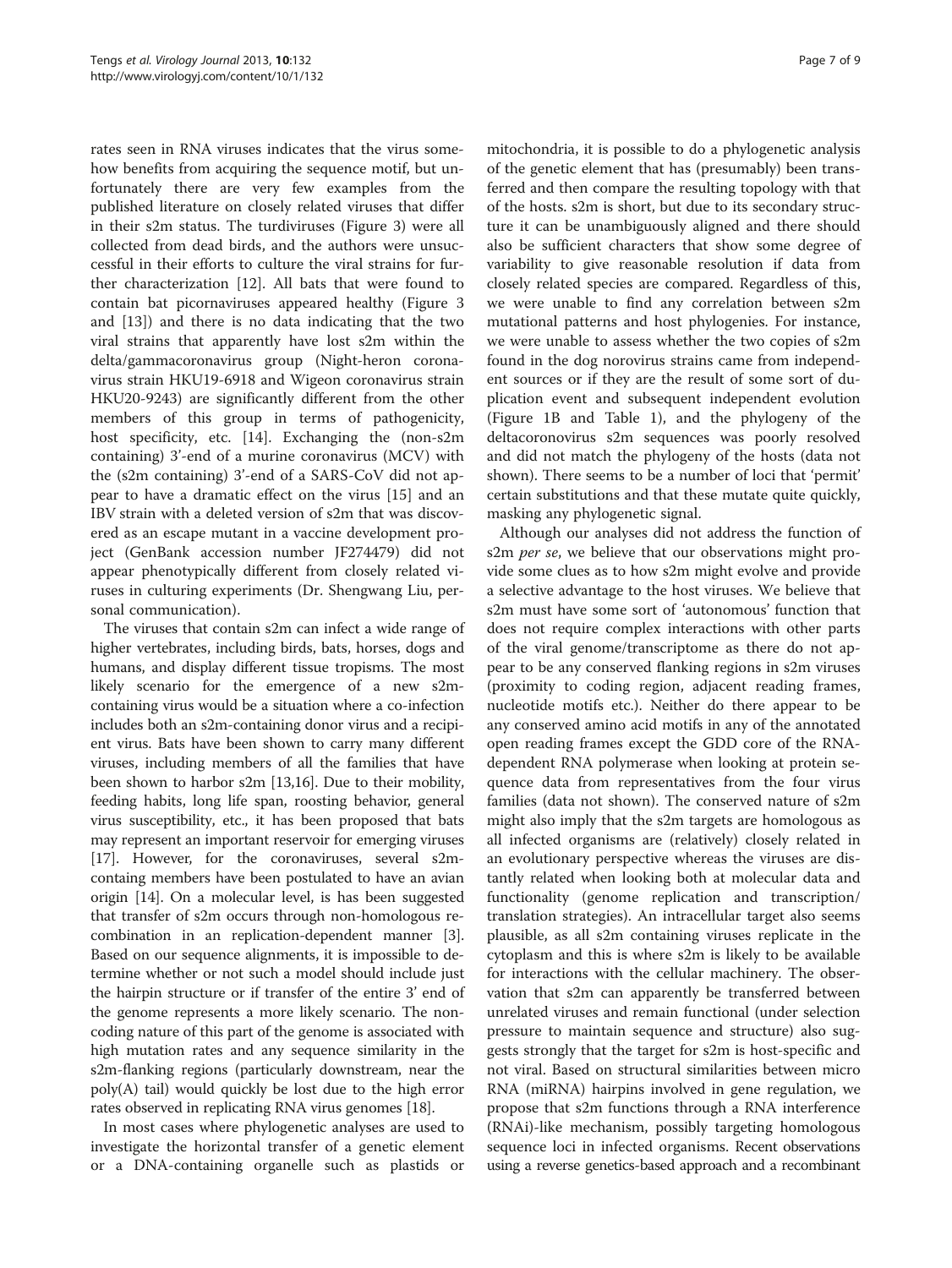<span id="page-7-0"></span>Sindbis virus indicate that the required cellular machinery for this to function should be in place in human cells [\[19](#page-8-0)], and this model would also be consistent with an additive effect, where more copies of s2m would allow the formation of more miRNA/protein complexes, resulting in a more profound effect on target gene regulation.

Based on the finding of s2m in what appears to be newly emerging viruses, such as SARS-CoV, we also believe that s2m still maintains its mobility and will play a role in the future of virus evolution.

# Conclusions

The s2m sequence motif appears to be an active mobile genetic element that thus far can be found in four different families of + ssRNA viruses. It seems likely that s2m provides some kind of selective advantage for the viruses that contain the motif, and a possible function could be related to RNAi-like gene regulation of infected organisms.

# Methods

All sequence data were downloaded from GenBank. Only accessions where continuous sequence information from the 3' end of the genome to the locus selected for phylogenetic analyses was available were used when investigating the evolutionary relationship between the (s2m-containing) viruses.

By using all the available sequence information from publications pertaining to s2m, several conserved sequences domains within s2m could be identified. These sequence motifs were used to perform nucleotide BLAST searches through the NCBI portal and >400 s2mcontaining sequences could be identified. The s2m motifs (43–44 nucleotides long) were individually extracted and aligned, and the following consensus sequence could be generated: CGNGG(N)CCACGNNGNGT(N)ANNANCG AGGGT(N)ACAG (N's in parenthesis indicate possible indels) for the conserved core region of s2m. This text string profile was used to search all viral sequences in GenBank using different combinations of the indicated indels and allowing for nucleotide substitutions.

All the alignments were constructed using the Clustal W algorithm [[20\]](#page-8-0) and manually edited using Bioedit (version 7.0.5.3; [\[21](#page-8-0)]). Only unambiguously aligned domains were included in the subsequent analyses. Phylogenetic analyses were performed using RAxML with the optimal GTR (General Time Reversible) with Gamma distribution model for amino acid substitution and 100 bootstrap replicates [\[22\]](#page-8-0).

Minimally constrained trees were constructed to test whether trees with monophyly of s2m-containing sequences were significantly less likely than the optimal unconstrained tree. The primary constraint was to make all s2m-containing taxa monophyletic. If more than two

s2m-containing clades were present alternate topologies were constructed in a pairwise manner to test topologies with two s2m clades constrained together. The optimal tree compatible with the constraint was calculated using RAxML with the above amino acid substitution model, followed by site likelihood calculation with RAxML. The Approximately Unbiased (AU) test was calculated using CONSEL [[23\]](#page-8-0).

# Additional file

[Additional file 1:](http://www.biomedcentral.com/content/supplementary/1743-422X-10-132-S1.xls) List of s2m-containing sequences found in Genbank.

[Additional file 2:](http://www.biomedcentral.com/content/supplementary/1743-422X-10-132-S2.doc) Figure S1, S2, S3 and S4. For each virus family, the optimal tree with bootstrap support values is shown (identical to Figures [1](#page-2-0), [2](#page-3-0), [3](#page-4-0) and [4](#page-5-0)). Each of the s2m-containing clades was numbered, from top to bottom without regard to taxonomy, and the total number of observed s2m gains was mapped onto the tree. Constraint trees were constructed to test a series of hypotheses for s2m gains. For example, all s2m-containing sequences were constrained to a single clade to see if a tree with only a single gain of the s2m sequence was significantly less likely given the alignment. Other less constrained trees were also constructed to test if trees with more than one s2m gain were also significantly less likely given the alignment. The specific constraints on s2m clades are shown in the table below. In all cases the differences in log likelihood and p-values for the different trees are shown in comparison to the most likely unconstrained tree. In addition to the Approximately Unbiased (AU) p-values, other test support values are also shown ( $np = 6$  bootstrap probability,  $bp = 6$  bootstrap proportion,  $pp = 6$ posterior probability, kh = Kishino-Hasegawa, sh = Shimodaira-Hasegawa, wkh = weighted Kishino-Hasegawa, wsh = weighted Shimodaira-Hasegawa).

#### Competing interests

The authors declare that they have no competing interests.

#### Authors' contributions

TT conceptualized the project together with CMJ, collected the sequence data and constructed the amino acid alignments. TT also wrote the final version of the manuscript. TRB performed all the phylogenetic analyses and the AU testing. ABK did all the database mining and programming required to identify and tabulate the s2m-containing sequences in GenBank. All authors read and approved the final manuscript.

#### Authors' information

TT and ABK are senior staff scientists at the Norwegian Veterinary Institute (NVI; Section for virology and Section for epidemiology, respectively). TT works on emerging pathogens and ABK works on epidemiology and genetics of animal and fish pathogens. CMJ is section leader at NVI (Section for virology) and was the first to describe the s2m element in viruses. TRB works as a senior research scientist at the Institute for Marine and Environmental Technology and is currently investigating gene transfer and gene duplications in protists.

#### Acknowledgements

Funding for this project was provided by the Research Council of Norway (grant 1869073).

#### Author details

<sup>1</sup>National Veterinary Institute, P.O. Box 750 Sentrum, 0106, Oslo, Norway. <sup>2</sup>Institute for Marine and Environmental Technology, 701 E. Pratt St, Baltimore, MD 21202, USA.

Received: 12 December 2012 Accepted: 18 April 2013 Published: 25 April 2013